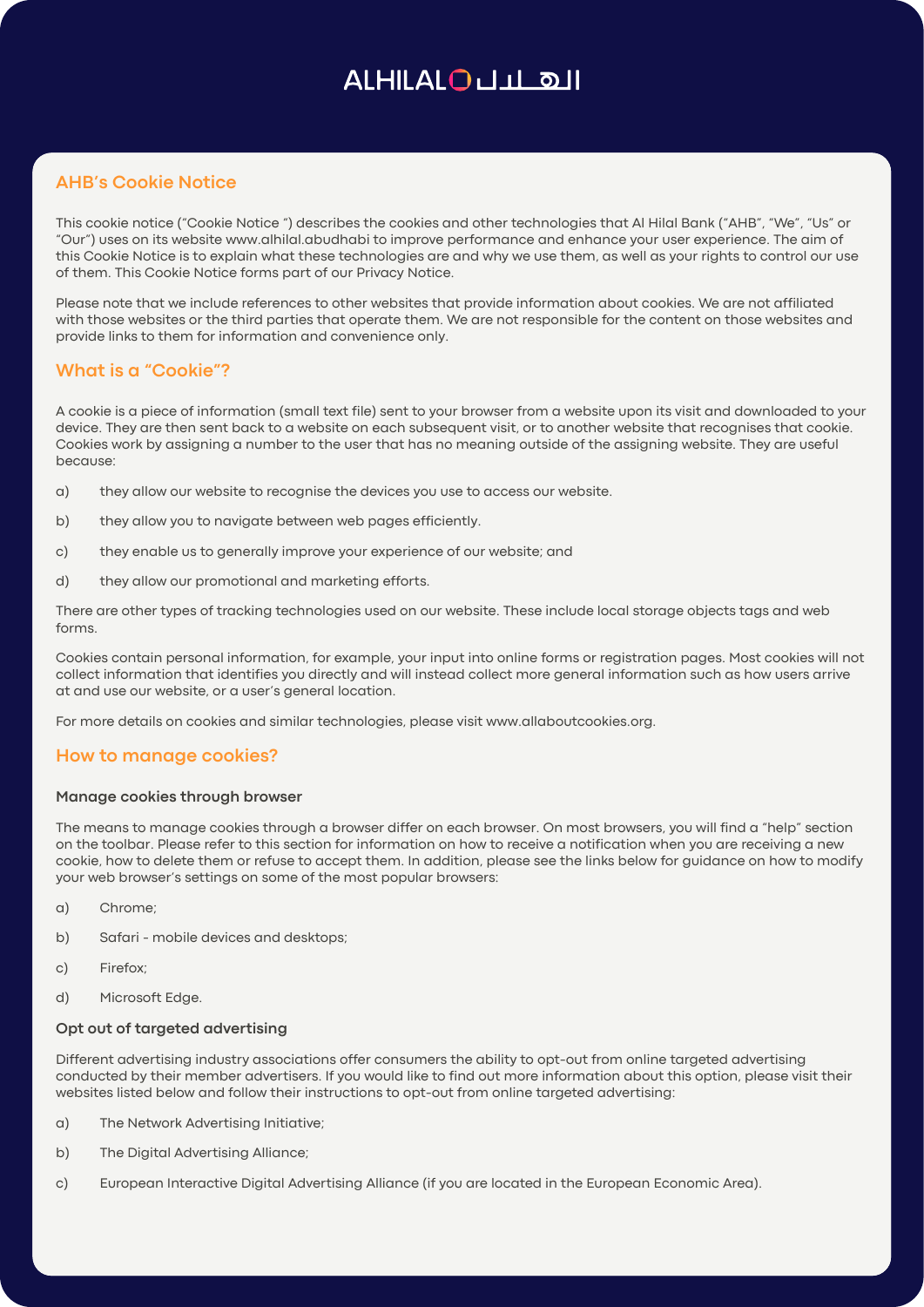## ALHILALOULL OII

## What types of personal data do we receive through cookies?

Some of the types of personal data we receive through the cookies we use are listed below. This includes information we access directly from your device without storing or accessing a file:

- a) **Cookie browser data**: cookie identifiers, time/date, services/products selected, whether and to which cookies you have consented
- b) **Device data:** device type, screen resolution, operating system version, browser rendering core, its version and basic settings, such as privacy options, autofill options etc.;
- c) Log data: Time and duration of usage of our website and search data, such as your input into search forms;
- d) Location data: Data about your country of access as proclaimed by Internet Protocol (IP) address of your device;
- e) Behavioural data: Data about your usage of our website that we may process if you visit or use third party websites or applications to cooperate with us, and data on how you participate with the content of our website (such as pages visited, if you came from a marketing campaign, button clicks etc.)

#### **List of cookies used on our website**

Some cookies are set by us ("first party cookies»), other cookies are set by third parties whose services we use or partner with to run content on the page you are viewing («third party cookies»).

Some cookies are deleted when you close your browser. These are known as session cookies. Other cookies stay on your device until they expire, or you delete them from your browser. These are known as persistent cookies and enable us to remember things about you as a returning visitor. This website uses both session and persistent cookies.

#### **Strictly Necessary Cookies**

They enable basic functions of our website such as page navigation. Our website cannot function properly without these cookies and they cannot be switched off in our systems. They are usually only set in response to actions made by you which amount to a request for services, such as setting your privacy preferences, logging in or filling in forms. You can set your browser to block or alert you about these cookies, but some parts of the website will not then work. Strictly necessary cookies placed on our website are listed in the table below:

| Cookie name              | Category           | <b>Host</b>      | <b>Duration</b> |
|--------------------------|--------------------|------------------|-----------------|
| <b>ASP.NET SessionId</b> | First Party        | alhilal.abudhabi | Session         |
| TS0148618a               | <b>First Party</b> | alhilal.abudhabi | Session         |

### **Functional Cookies**

They enable our website to provide enhanced functionality and personalisation. They may be set by us or by third party providers whose services we have added to our pages. When you are browsing our website, these cookies will remember your preferences (like your language or location), so we can make your user experience as seamless as possible, and more personal to you. If you do not allow these cookies then some or all of these services may not function properly. Functional cookies placed on our website are listed in the table below:

| Cookie name | Category           | <b>Host</b>      | <b>Duration</b> |
|-------------|--------------------|------------------|-----------------|
| _scid       | <b>First Party</b> | alhilal.abudhabi | 1 year 1 month  |
| $X-AB$      | Third Party        | sc-static.net    | day             |

### **Performance Cookies**

They allow us to count visits and traffic sources so we can measure and improve the performance of our website and your user experience. They help us to know which pages are the most and least popular and see how visitors move around the website. All information these cookies collect is aggregated and therefore anonymous. If visitors do not allow these cookies we will not know when they have visited our website, and will not be able to monitor its performance. Performance cookies placed on our website are listed in the table below: